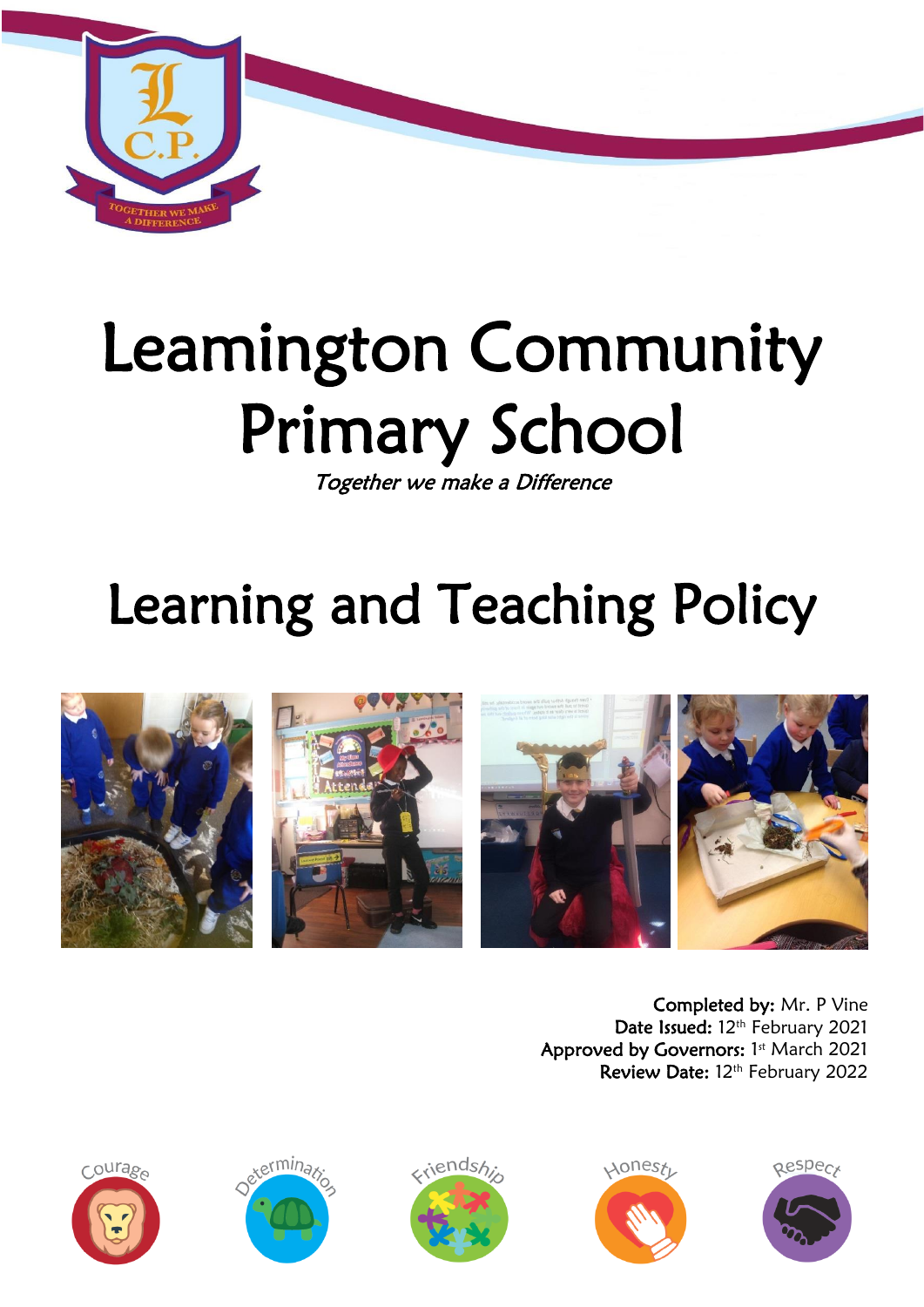# **Leamington Community Primary School: Learning and Teaching Policy**

#### **Introduction:**

This document is a statement of the aims, principles and strategies for teaching and learning in Leamington Community Primary School. It lays the foundation for the whole curriculum, both formal and informal, and forms the context in which all other policy statements should be read.

All of our staff are committed to valuing the range of cultures present in the school and promote a policy of equal opportunities for all pupils. We believe that learning is a continuous process that involves acquiring knowledge, skills and concepts, and developing positive and worthwhile attitudes. This learning process is designed to enable the learners to take on levels of responsibilities depending on their stage of development.

We believe that the purpose of teaching is to promote active learning. Effective learning occurs when the following principles and practices are in operation. There are four main elements that affect the learning process, namely:

- What the child brings;
- What the school offers:
- The influence of parents/carers
- The influence of the "wider community".

"Teaching and Learning" is the purpose of our school. It is the method through which we offer a curriculum, which is broad, balanced, coherent, and appropriate, that meets the requirements of the Early Years Foundation Stage and National Curriculum.

At Leamington Community Primary School there is a commitment to the highest standards in every area of the school life. All members of the school community are encouraged to achieve their maximum potential within a happy, orderly community where:

- Pupils are stimulated and motivated;
- Pupils can flourish and achieve;
- Pupils' independence and responsibility are fostered;
- Everyone is valued and respected.

We are committed to enhancing pupils' experiences and to raising standards of achievement and learning, by adhering to the following School Aims and Mission Statement.

# **Mission Statement:**

'We at Leamington School will work to provide a happy, secure and stimulating environment in which every child is valued and encouraged to achieve their full potential through the development of a love of learning and a desire to expand their knowledge.'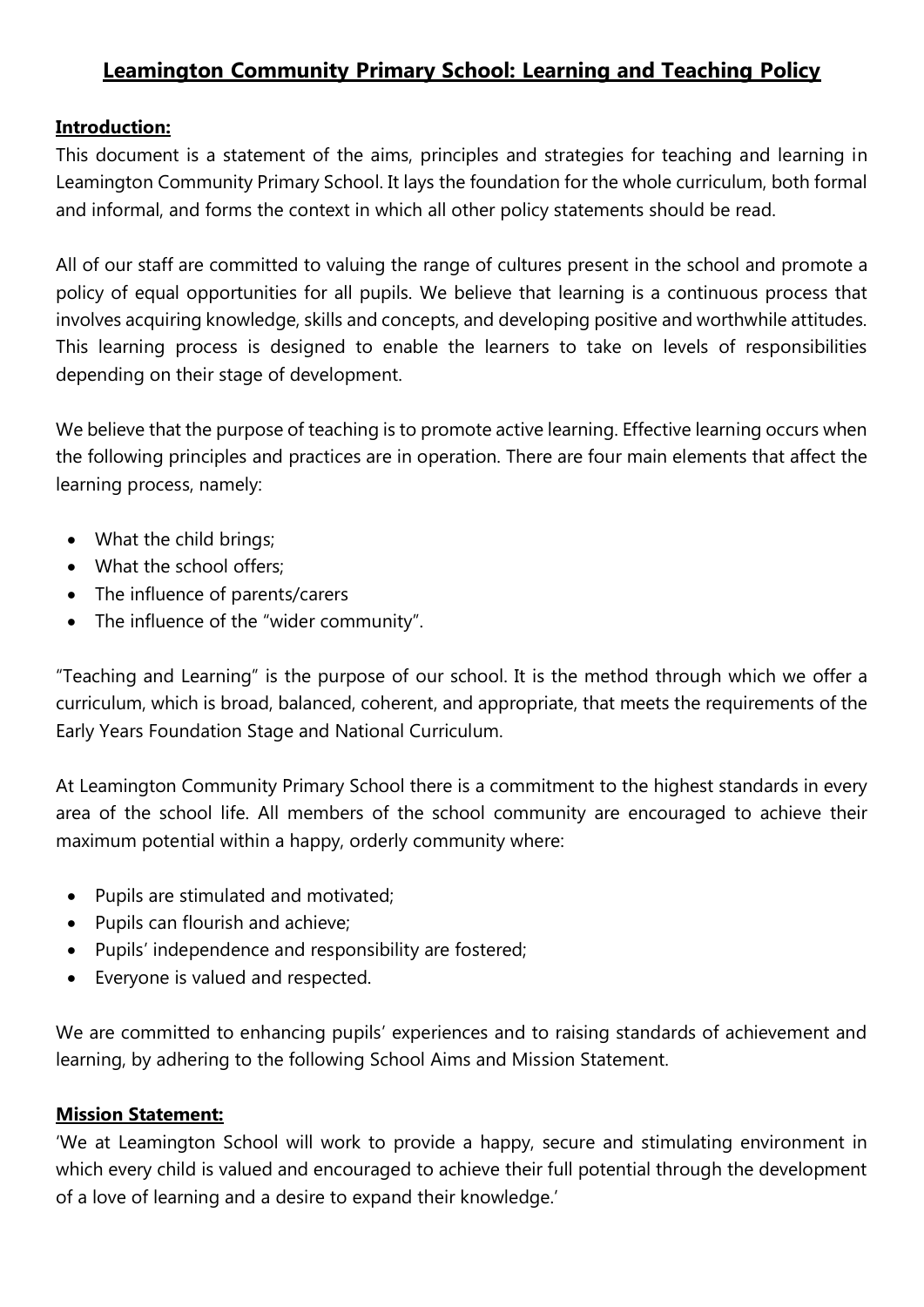# **School Aims:**

- To provide a safe, caring, stimulating and welcoming environment in which the contribution of each individual is equally valued;
- To enable each child to develop emotionally, socially, intellectually, physically, aesthetically, spiritually and morally, thus preparing him/her for life in the world in which they live;
- To promote effective learning for all through high quality teaching;
- To develop in our children a wide range of social skills;
- To ensure that our children achieve their full potential and work towards raising standards;
- To promote good behaviour through high standards of care and mutual respect;
- To foster a mutually supportive partnership between home, school and our wider community.

In order to achieve these aims we need to:

- Create a staff and school community who work well as a team; agree an educational philosophy; accept the strengths and weaknesses of other individuals within that team and have as their priority the needs of the children in their charge by involving the whole staff in the future development and direction of the school.
- Develop in children a sense of belonging to the school community, with an awareness of the roles and responsibilities that this entails, and to acknowledge that the school itself is part of a wider community, towards whom we also have responsibilities.
- Help parents/carers to understand the aims and objectives of the school and the educational programme their children follow. To emphasise that in the education of children, teachers and parents/carers are engaged in a co-operative undertaking.
- Work together with the governors to create an effective partnership which is beneficial to the whole school community.

# **Learning Principles:**

# **The Child:**

- **To acknowledge that children bring previous experiences, expectations and styles to their learning.**
	- o Effective talk between staff and parents/carers when a child begins school to gain information about their home life;
	- o An awareness of the importance of what has happened pre-school;
	- o Observation of children in school;
	- o Communication between staff at transition times (e.g. Children's Centre/ N, N/R, R/Y1, Y2/Y3, Y6/Y7);
	- o Communication between staff for each new academic year;
	- o Sharing information between staff and parents/carers at Parents' Evenings and through written reports;
	- o 'News times' and 'circle time' for sharing language, experiences, ideas, artefacts and knowledge;
	- o Provide opportunities for children to build on experiences other than those gained in school.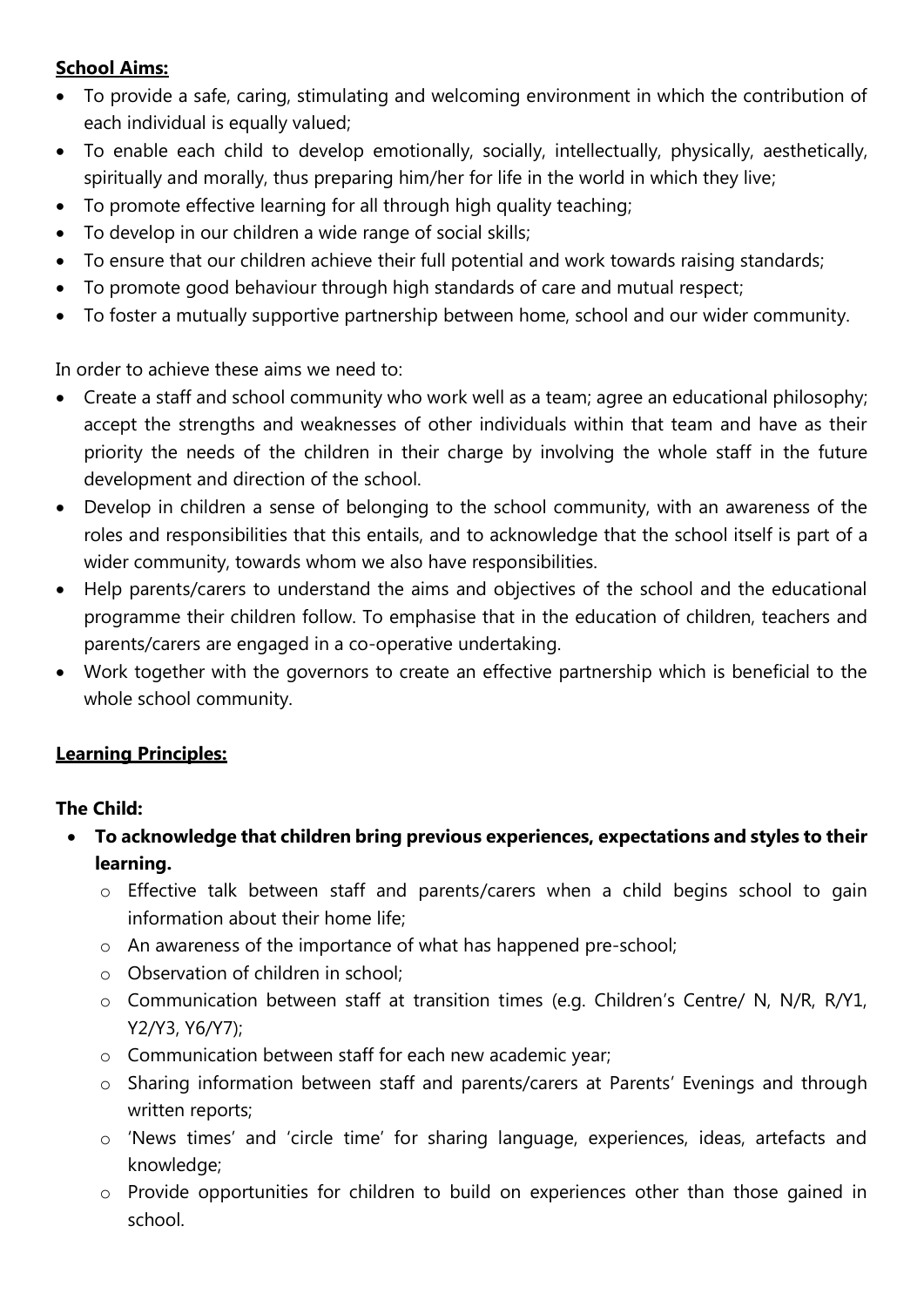#### **To understand that children learn best from active, first hand experiences.**

- o Hands-on experiences with all safe materials;
- o Learning through play in the Early Years Foundation Stage (investigation, exploration, practical experience), then theory and abstraction;
- o Continuous Provision in Early Years Foundation Stage, extending into Key Stage 1;
- o Learning through investigation and research throughout the school and in all curriculum areas;
- o Using artefacts and school trips/visitors to school, wherever possible;
- o Planning for kinesthetic activities and adopting a mind friendly approach wherever possible.
- **To acknowledge that individual children develop academically, emotionally, socially, physically and spiritually at different rates.**
	- o Differentiating work in all areas and at all appropriate levels;
	- o Identification of SEN and More-Able pupils and required provision;
	- o Offering open-ended activities following open ended questioning techniques;
	- o Valuing all contributions e.g. displaying a range of work;
	- o Narrative Immersion approach to teaching and learning to instill an emotional link with learning;
	- o Encourage a sense of "awe and wonder".
- **To acknowledge that children need feedback and information on their progress in school.**
	- o Discussions with children about their work and progress and identify next steps and targets.
	- o Marking work with children and providing meaningful feedback in line with the school's marking policy;
	- o A reward/achievement system;
	- o Review mechanisms (target setting involving children, parents/carers and staff);
	- o Children presenting their work to each other at celebration assembly;
	- o Use of 'Assessment for Learning' strategies.
- **To acknowledge that children's involvement in their own learning is a strong positive influence.**
	- o Staff are facilitators and stimulators as well as instructors;
	- o A learning environment that encourages choice and opportunities to explore own ideas;
	- o Encourage children to work collaboratively where appropriate;
	- o Children involved in their own target setting;
	- o Use of 'Assessment for Learning' strategies.

#### **The School:**

- **To build self-esteem and encourage respect for all other individuals.**
	- o Embed Leamington Values across the school to establish and maintain an ethos of 'Friendship, Respect, Honesty, Determination and Courage'.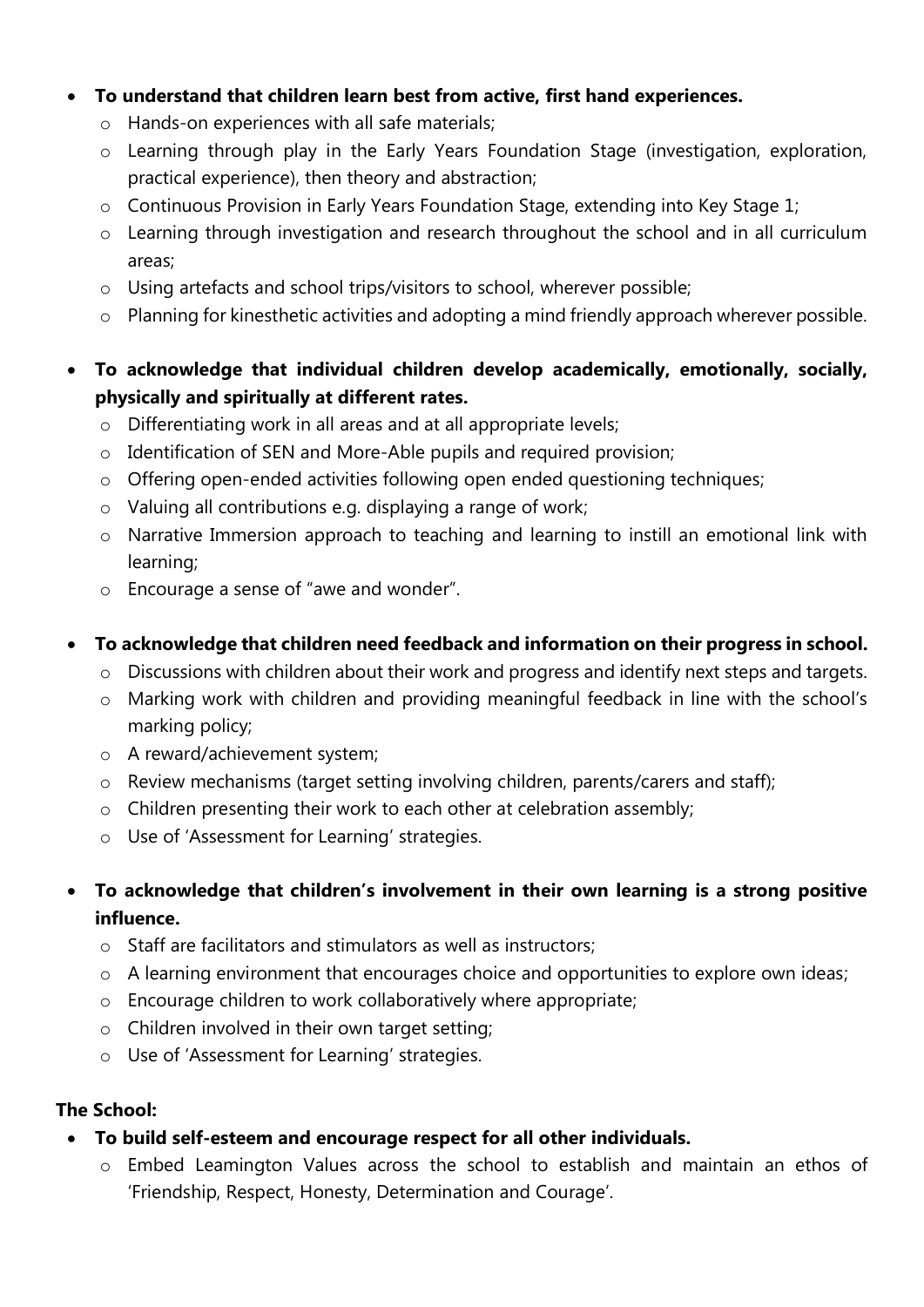- o Consistently implement our school's Positive Behaviour Policy and 'Leamington Values: Code of Conduct';
- o Implement Zones of Regulation approach across school to allow children to develop selfregulation skills, confidence to express their feelings and show respect for others' emotions;
- o Children have responsibilities within school, e.g. buddies, school council, attendance buddies;
- o Staff to set an example to children e.g. in displaying work well, working collaboratively, valuing and praising the contributions of others (staff and children);
- o Encouraging the constructive discussion of issues in the classroom;
- o Celebration of children's work through rewards, display and assemblies;
- o Extending rewards to involve parents e.g. ClassDojo points and messages home, celebration assembly certificates.
- **To include all children in a variety of opportunities to enable them to have equal access to the whole curriculum.** 
	- o Implement our school's SEND Policy, including working with external agencies to source and provide support for identified children.
	- o Implement our schools' Equal Opportunities Policy and Equality Objectives.
	- o Implement school's Extra-Curricular Activities Policy to enhance learning for children and promote inclusion for all.
	- o Differentiate learning tasks and activities to meet individual needs;
	- o Provide intervention provision for identified pupils;
	- o Provide open-ended activities;
	- o Use a range of teaching organisational strategies (class, group, individual) to enable staff to support a range of individuals;
	- o Use planned support effectively;
	- o Provide adequate and appropriate resources;
	- o Provide support from the Inclusion Team to ensure all children are able to access learning and school life without barriers from other aspects of life.

# **To encourage children to develop independent learning skills.**

- o Develop good classroom organisation and provide appropriate and easily accessible resources;
- o Ensure that children feel comfortable and happy with their routines and timetables;
- o Display a timetable in the room;
- o Provide Home-School Sheets each half term to encourage independent learning outside of school;
- o Plan to provide a progression of skills through both open-ended and structured activities;
- o Create opportunities and encourage children to take risks in their learning;
- o Provide opportunities for children to develop study skills;
- o Implement a 'Homework Menu' approach to homework to develop ownership of learning and independent study.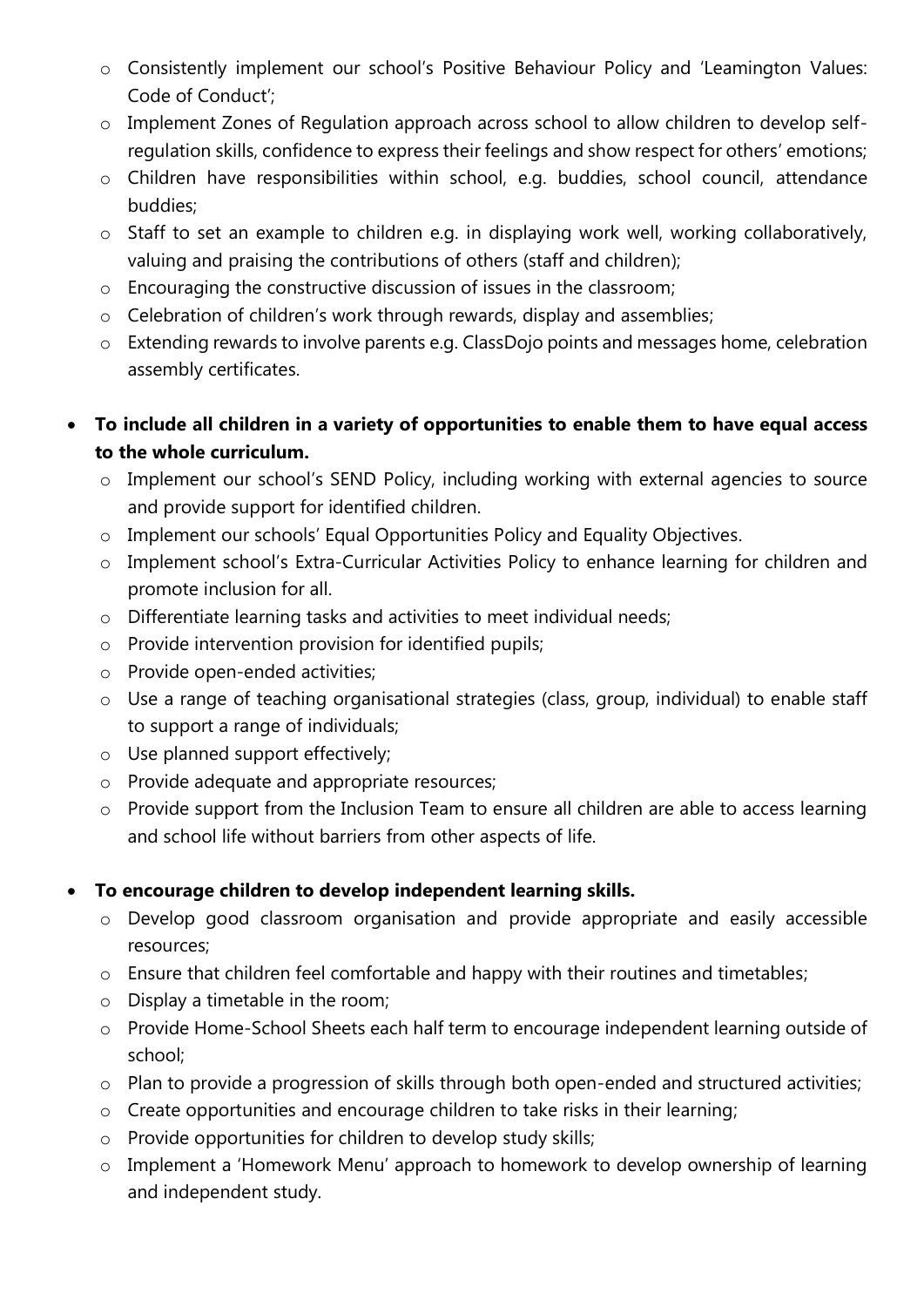- **To teach children a range of interpersonal learning skills to enable them to make full use of the curriculum offered.**
	- o Systematically encourage and develop the skills of collaboration, e.g. listening, taking turns, and building on the ideas of others;
	- o Provide opportunities for children to work together.

#### **To promote positive attitudes to learning and self-discipline.**

- o Embed Leamington Values across the school to establish and maintain an ethos of 'Friendship, Respect, Honesty, Determination and Courage'.
- o Consistently implement our school's Positive Behaviour Policy and 'Leamington Values: Code of Conduct';
- o Implement Zones of Regulation approach across school to allow children to manage their emotions and get in the 'Green Zone' for learning;
- o Make children aware of the staff's high expectations e.g. by sharing and praising good work, marking work constructively;
- o Setting challenging but achievable tasks and activities;
- o Encourage opportunities for self-assessment and self-reflection;
- o Use of classroom and school displays;
- o Send positive messages home via ClassDojo to reward/praise excellent work and effort.

#### **To encourage the development of critical thinking.**

- o Plan for investigative activities in all areas of the curriculum;
- o Help children to use well-structured questioning techniques, e.g. "Why?", "When?", "Where?", "Who?", "How?" (in line with Assessment for Learning);
- o Positive appraisal of the work of others, e.g. Drama/PE performances, presentations;
- o Direct teaching of thinking skills.

# **To make speaking and listening central to the learning process.**

- o Provide structured opportunities and unstructured situations for individual feedback staff to pupils, child to class (presentations, relating experience), paired work (sharing book, computer work), group work, class discussions (e.g. circle time);
- o Narrative Immersion approach to teaching;
- o Assemblies (Whole-School, Key Phase, Achievement);
- o School Council;
- o Extra-curricular clubs e.g. Leamington Productions, debate team;
- o Drama and role play;
- o Show and Tell.

# **To provide opportunities to take an active part in their learning.**

- o Make sure that everyone feels secure in school routines;
- o The starting point of activities should reflect the interests and experiences of the children;
- o Consultation with children on "key issues" and where to go next;
- o Opportunities for children to make choices and express preferences;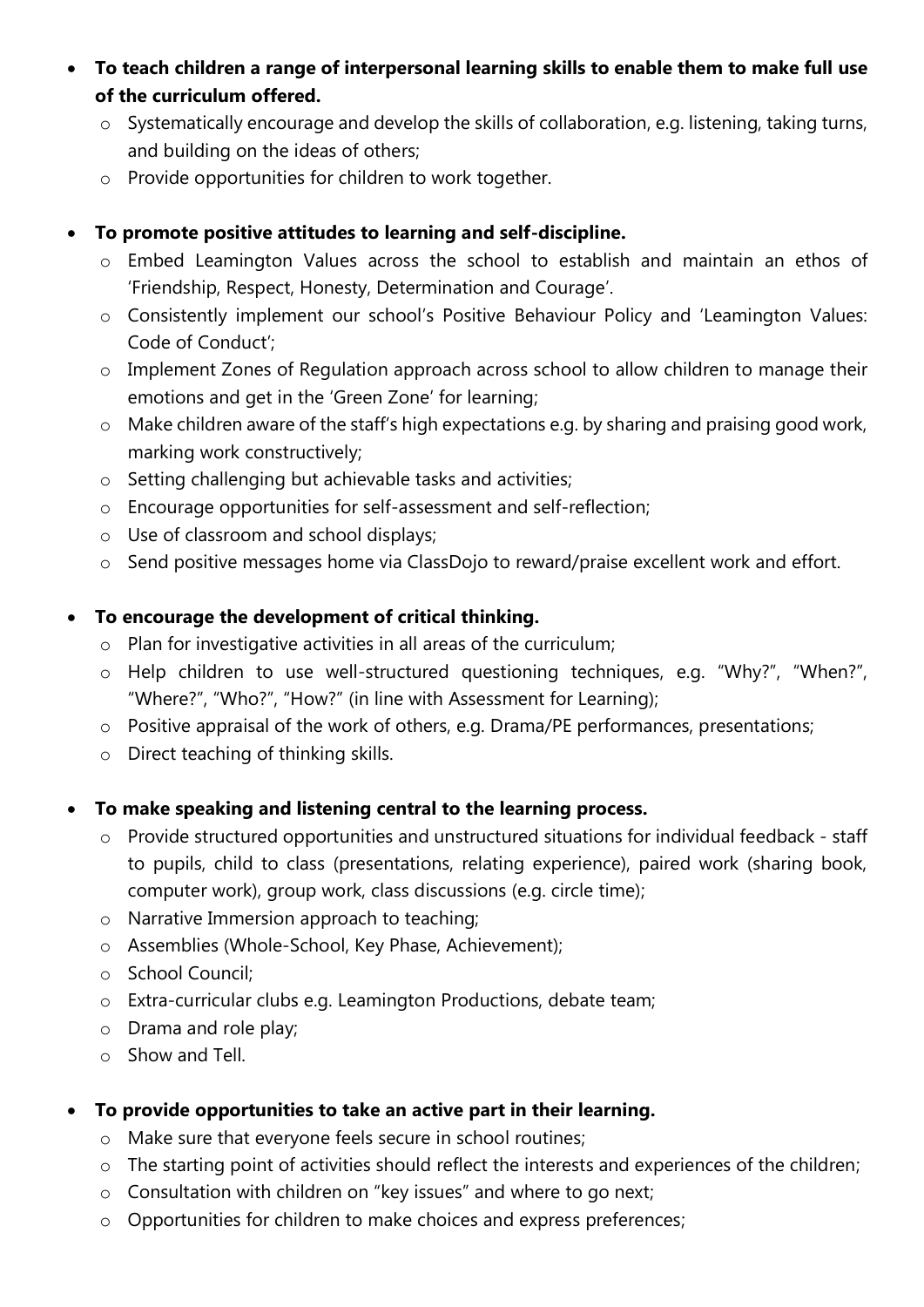- o Opportunities for children to be involved in the target setting process;
- o Implement a 'Homework Menu' approach to homework to develop ownership of learning and independent study.

#### **To encourage children to become self-reflective learners.**

- o Develop re-drafting skills where appropriate;
- o Develop self-evaluation/assessment skills e.g. positive feedback before negative, starting with what they can do, evaluating their work;
- o Plan for peer-assessment opportunities;
- o Pupils are involved in their own self review;
- o Children involved in SEF with the use of questionnaires.

#### **To maintain an attractive physical environment to motivate children's learning.**

- o Leamington Values embedded across the school environment;
- o Provide challenging and interactive displays;
- o Well-organised classrooms and corridors;
- o Defined class/school areas with tidy accessible resources;
- o Carefully planned outdoor areas;
- o Children involved in planning the outdoor environment.

#### **Learning Opportunities:**

| $\mathbf{1}$            | Working individually (at a table or moving around)             |
|-------------------------|----------------------------------------------------------------|
| $\overline{2}$          | Working collaboratively as a member of a group                 |
| $\overline{\mathbf{4}}$ | Working using their own ideas                                  |
| 5                       | <b>Working using the teacher's ideas</b>                       |
| 6                       | Working using another pupil's ideas                            |
| 7                       | Answering question from a sheet or book                        |
| 8                       | Using a computer/tablet, Internet, video or recording to learn |
| 9                       | Talking to the teacher about their work                        |
| 10                      | Talking to other pupils about their work                       |
| 11                      | Talking to the class or school about their work                |
| 12                      | Helping someone with their work                                |
| 13                      | Explaining a task set to parents or another adult.             |
| 15                      | Acting and role play; dramatising an activity                  |
| 16                      | <b>Reading and reflecting</b>                                  |
| 18                      | <b>Observing and/or listening to others</b>                    |
| 19                      | <b>Playing</b>                                                 |
| 20                      | <b>Predicting and analysis</b>                                 |
| 21                      | <b>Problem solving</b>                                         |
| 22                      | <b>Working at home</b>                                         |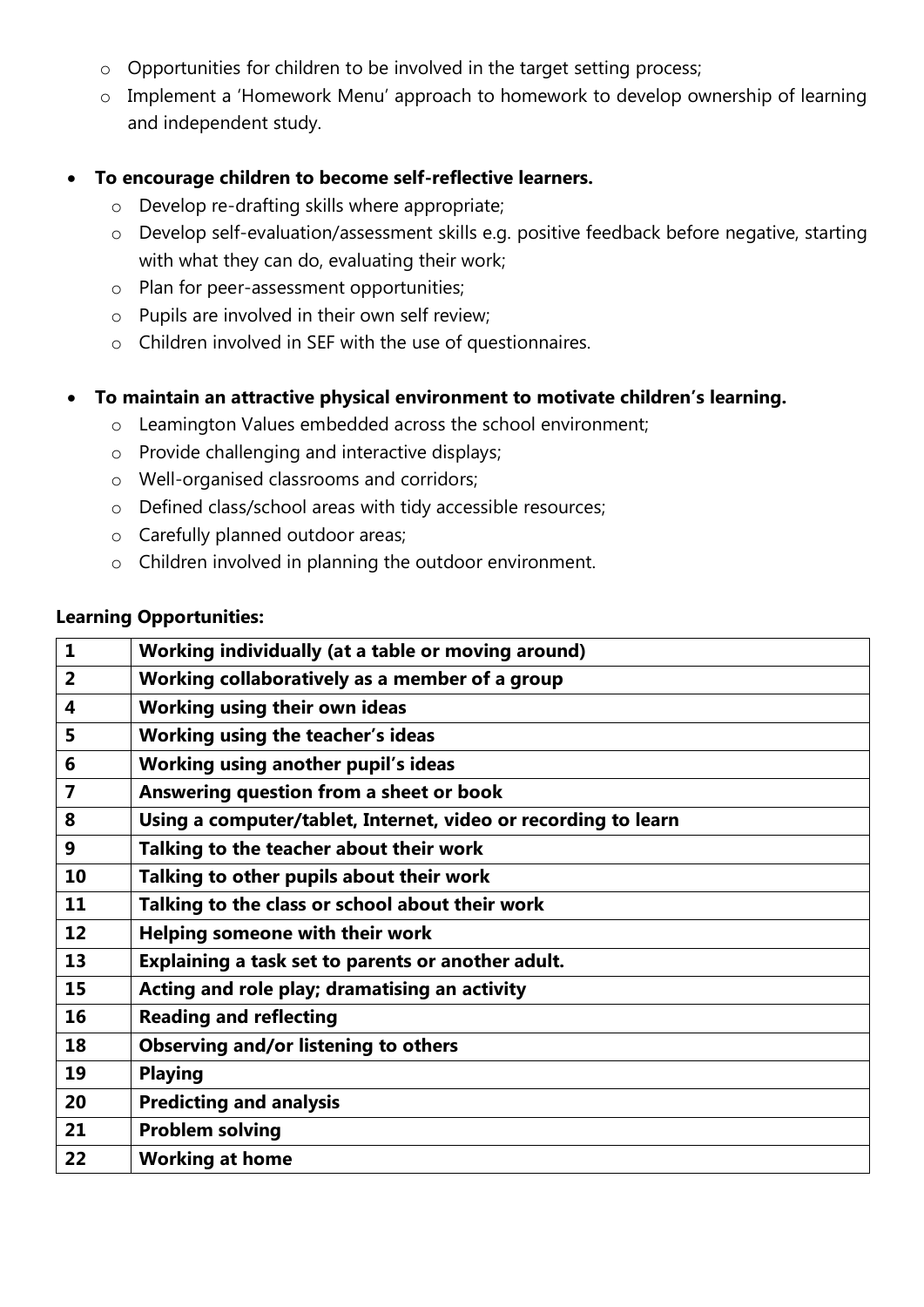#### **Learning Opportunities and Skills:**

| <b>Whole-Class Teaching</b>    | <b>Group Work</b>             | <b>Investigation</b>          |
|--------------------------------|-------------------------------|-------------------------------|
| Listen                         | Make contributions            | Ask questions                 |
| Concentrate/focus              | Communicate                   | Identify variables/components |
| Make notes                     | <b>Discuss</b>                | Organise equipment            |
| Recall                         | Recognise group roles         | Deduce                        |
| Interpret                      | Respect others' contributions | Analyse                       |
| Contribute/answer questions    |                               | Reflect                       |
|                                |                               | Evaluate                      |
| <b>Resource-Based Learning</b> | <b>Individual Tasks</b>       | <b>Problem Solving</b>        |
| Manage time                    | Read                          | Recognise/analyse problem     |
| Manage resources               | Write                         | Identify key information      |
| Use the library                | Understand task instructions  | Identify possible solutions   |
| Work independently             | Follow instructions           | Test and experiment           |
| Read and skim-read             | Independent learning          | Note results                  |
| Make notes                     | strategies                    | Interpret                     |
| Choose relevant information    |                               | Review strategies             |
| Identify key vocabulary        |                               |                               |
| Make decisions                 |                               |                               |

# **Levels of Learning:**

| <b>Level</b>          | <b>Definition</b>                                                                  |
|-----------------------|------------------------------------------------------------------------------------|
| Acquisition           | When the child is beginning to learn the skill and the emphasis is on accuracy     |
| Fluency               | When the child performs the skill accurately in a given period of time             |
| Maintenance           | When the child is fluent over longer periods of time and does not require          |
|                       | teacher assistance                                                                 |
| <b>Discrimination</b> | When the child can distinguish between this skill and skills learned earlier, with |
|                       | which it might be confused.                                                        |
| Generalisation        | When the child can apply the skill fluently with different materials and different |
|                       | people.                                                                            |
| Adaptation            | When the child can apply or adapt the skill or knowledge to a new situation or     |
|                       | a problem.                                                                         |

# **Different levels of learning have implications for our teaching organisation. In most situations the acquisition stage is the most teacher intensive. At this stage, the new skill is being introduced and needs direct teaching.**

The next stage would be to distinguish between whether a child needs to acquire a new skill or whether the child already has the skill but needs to become quicker and more accurate in its use. In such a situation the child would go on to practice a particular skill with less dependence on the teacher, so that greater fluency was attained.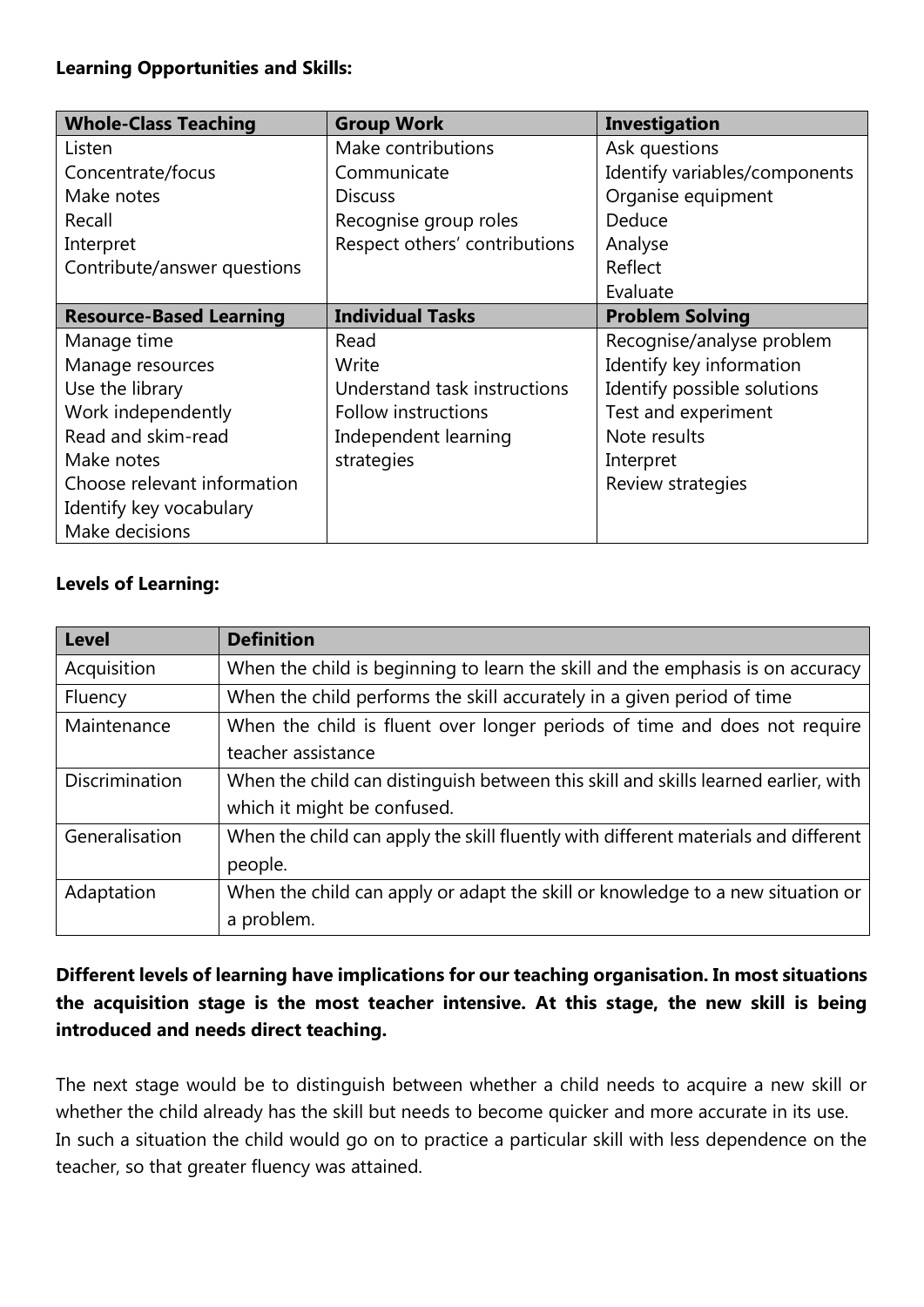# **Quality Learning:**

#### **Quality learning is when …**

Children understand the delivery of the curriculum and not just the content. Children acquire skills and understanding not just knowledge imparted. Children learn how to learn not just absorb facts. Children are aware of the reason for learning.

# **Ofsted reported that the following elements undo quality learning:**

Overuse of undifferentiated worksheets. Unchallenging dull tasks. Unclear aims lead to unsuitable tasks. Differentiation by outcome.

# **Differentiation:**

# **At Leamington Community Primary School, we take into account the differing abilities and starting points that children bring to school and understand that tasks will need to be differentiated. No sole method is correct for any one child for the whole of the time.**

The crucial element in differentiation is the matching of the teacher's delivery to individual need. This teaching should begin from the child's current achievements. What is presented to the child has to be seen as relevant for the child to remain motivated, and in this sense, differentiation is childcentred.

Differentiation expands the possibility for individual achievement rather than diminishing the task to a pre-conceived level of a child's ability. Quality differentiation of tasks gives equal access to the curriculum but at different starting points. Differentiation by outcome alone leads to boredom and compressing the horizons of the able learner. Differentiation by task enables the learner to know the high expectations set for them as a learner and person. Quality teaching shares the targets with the children ensuring that they are challenging but achievable. In this way the children are able to take control of their own learning when they know what the current level is, what the next level is and what they need to do to achieve it. Learning must make sense and be set within the context of the continuum of learning so that the children can appreciate progression.

Differentiation also takes account of More-Able learners and SEND children and the children identified are recognised in teacher's planning to ensure learning is personalised and challenging for all pupils.

**Above all, whatever the achievement opportunity should be, we ensure that we provide opportunities for it to be celebrated and valued.**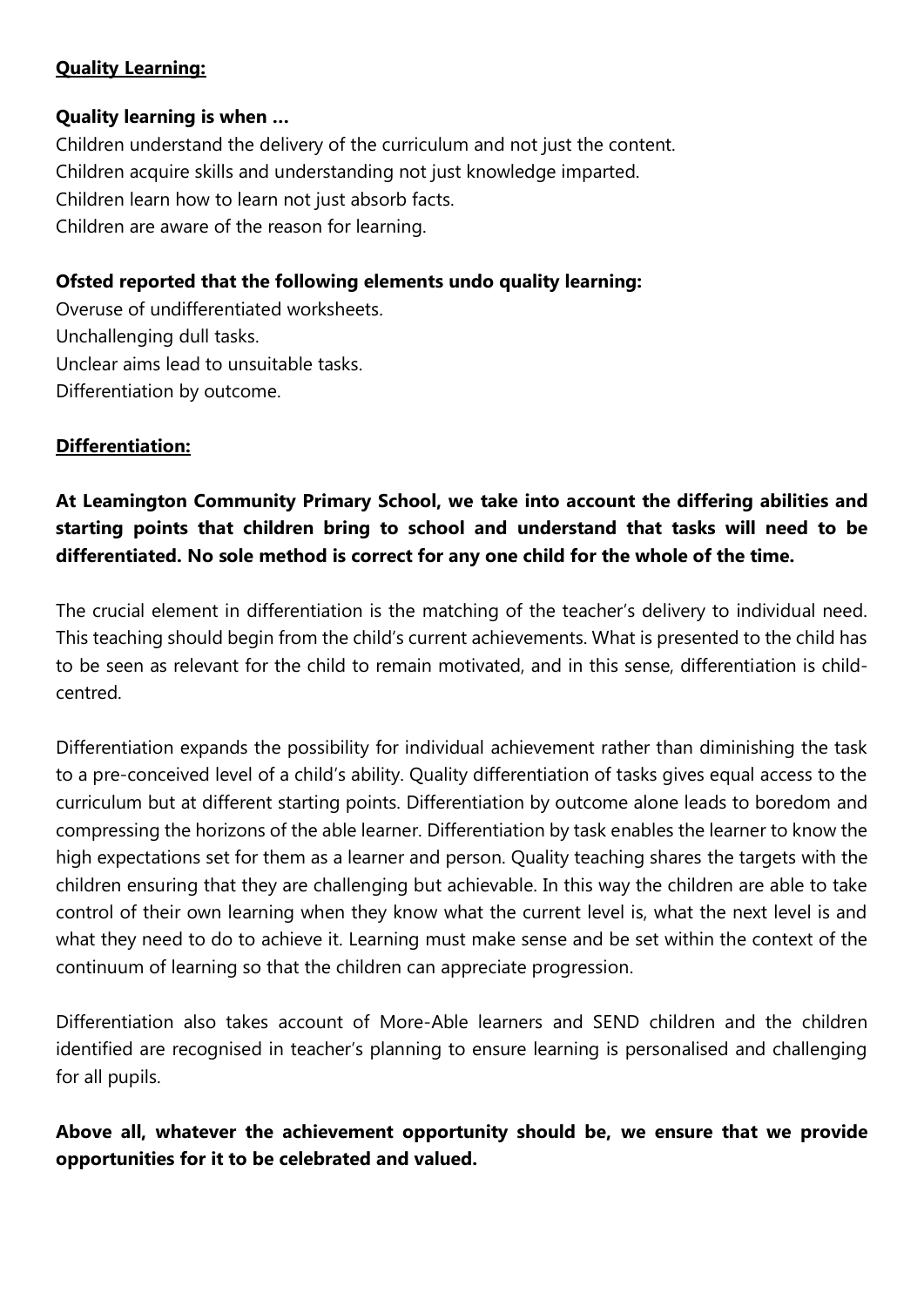# **Teaching Principles:**

# **School:**

- **To ensure the curriculum has breadth and balance and provides progression and continuity.**
	- o Lead Practitioner role established to liaise with staff and establish curriculum;
	- o Implement school's curriculum maps;
	- o Narrative immersion approach to link curriculum and make learning meaningful;
	- o Have curriculum guidelines in place;
	- o Liaise between Key Stages;
	- o Liaise between year groups;
	- o Liaise with other institutions (Children's Centre, pre-school, Key Stage 3, other schools).
	- o Ensure progression in similar units of work throughout different year groups;
	- o Offer optional extra-curricular activities.

#### **To plan, deliver, monitor and evaluate the curriculum effectively.**

- o Lead Practitioner role to monitor and review whole-school curriculum;
- o Evidence gathering process for SLT to monitor and review delivery of curriculum across school;
- o Moderation of integrated tasks allows staff to work collaboratively to review curriculum;
- o Planning workshops with Lead Practitioner;
- o Use local and national benchmarking data to track attainment.

# **To employ a range of teaching strategies to include the learning needs of all the children.**

- o Implement school's SEND Policy;
- o Implement school's Equal Opportunities Policy and Equality Objectives;
- o Use a variety of groupings individual, paired, group work, whole class;
- o Use a variety of teaching styles-visual, kinaesthetic, auditory and spatial;
- o Provide opportunities for individual/paired/group/pupil-led/staff-led/enhanced activities;
- o Provide a balance between open-ended, investigative and structured activities with a defined outcome;
- o Provide positive models of relationships and behaviour by staff and other adults in school;
- o Implement a 'Homework Menu' approach to homework to provide a range of homework activities to promote inclusion for all.

# **To regularly assess each child's learning progress.**

- o Implement school's Assessment Policy;
- o Use of individual observations (tracking, area of provision);
- o Discussions of individual's work and behaviour with the child and parents/carers;
- o Planning for assessment and learning outcomes;
- o Formal assessments and tests (including National Assessments);
- o Moderation of standards across classes, year groups and nationally;
- o Set appropriate targets for children, including Pupil Passports;
- o Termly tracking of pupil progress (Target Tracker);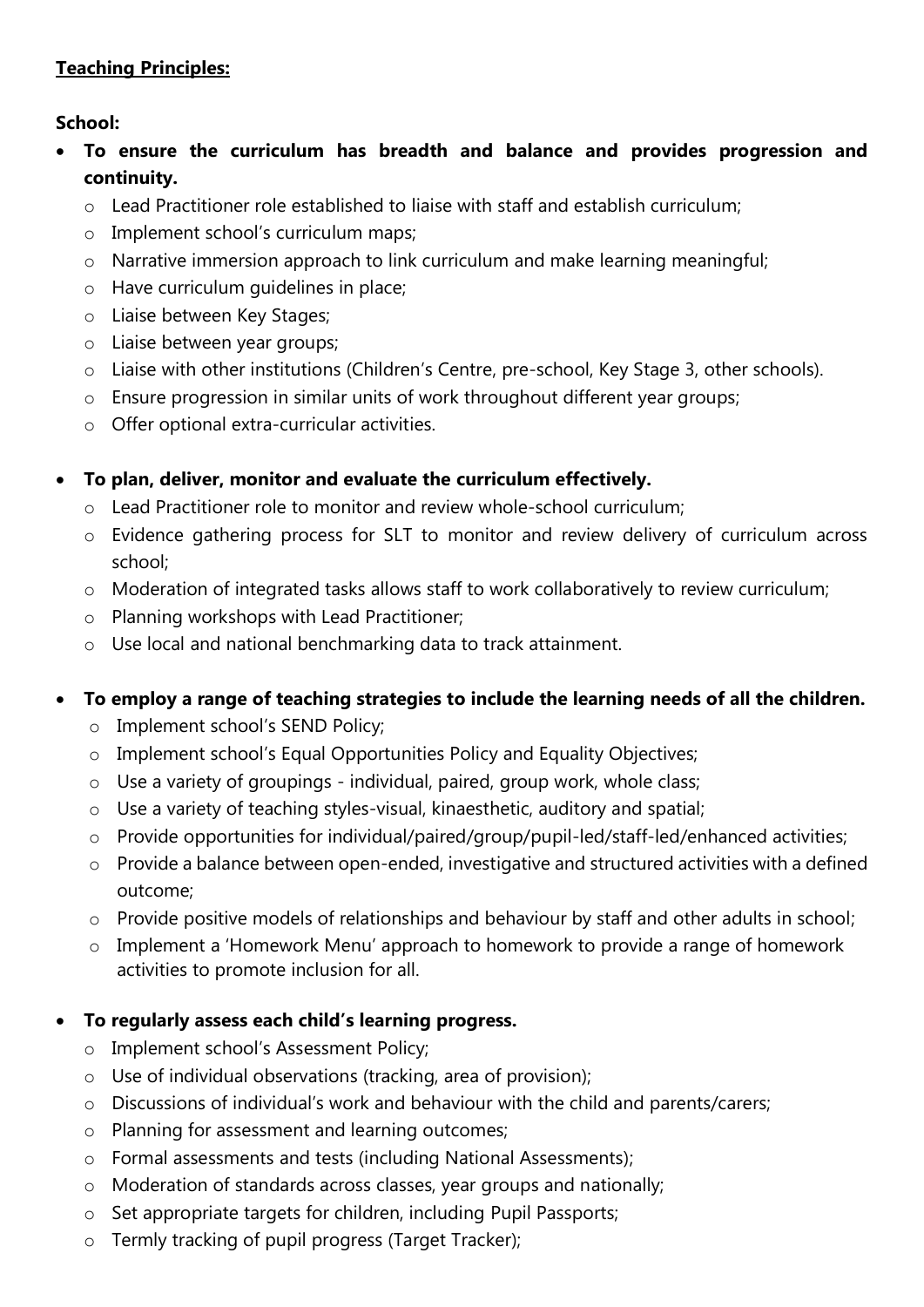o Pupil Progress Meetings (with Headteacher, Deputy Headteacher, SENCO and class teachers).

#### **To deploy all available resources appropriately to promote the most effective teaching.**

- o Effective management of the school budget;
- o A range of resources, well-organised and accessible, in the classroom;
- o Children taught to respect all resources;
- o Subject Leaders to organise and maintain resources for their areas;
- o Staff being responsible for returning equipment to central areas and maintaining tidiness;
- o Staff inform Subject Leaders of the need for the replacement and repair of stock.

# **To use the physical environment to the best possible teaching advantage.**

- o Arrangements of furniture to suit teaching styles;
- o Easy access to all relevant areas and resources;
- o Designated areas for different purposes;
- o Planned Continuous Provision in Early Years Foundation Stage;
- o Maximise and plan for the use of non-classroom areas, both indoors (halls/library/art room/teaching kitchen/reading café/computing suite) and outdoors (playground, sensory garden, strawberry fields).
- o Timetables for use of non-classroom areas;
- o Use the locality for teaching purposes.

# **Parental Involvement:**

- **To acknowledge the importance of the learning which takes place in the home environment.**
	- o Learning Journeys on SeeSaw in Early Years Foundation Stage;
	- o Home-School Sheet sent home each half term;
	- o Subscription and use of Parentmail;
	- o Use of ClassDojo system to communicate and share progress;
	- o School website kept up to date;
	- o Implement school's Homework Policy;
	- o Encourage children to bring their home culture/interests/language into school;
	- o Provision of resources and staff that reflect those cultures, interests and languages;
	- o Sharing of work (completed at home) in celebration assemblies;

# **To value the unique insight into and support for children's learning that parents and carers can provide.**

- o Provide a variety of opportunities for parents/carers to talk about their children, both formally and informally;
- o Use of Home-School Agreement;
- o Provide information to parents/carers about school work via year group pages on the school website and communication on ClassDojo;
- o Invite parents/carers to special events, displays, concerts, performances;
- o Encourage parents/carers to contribute any special skills;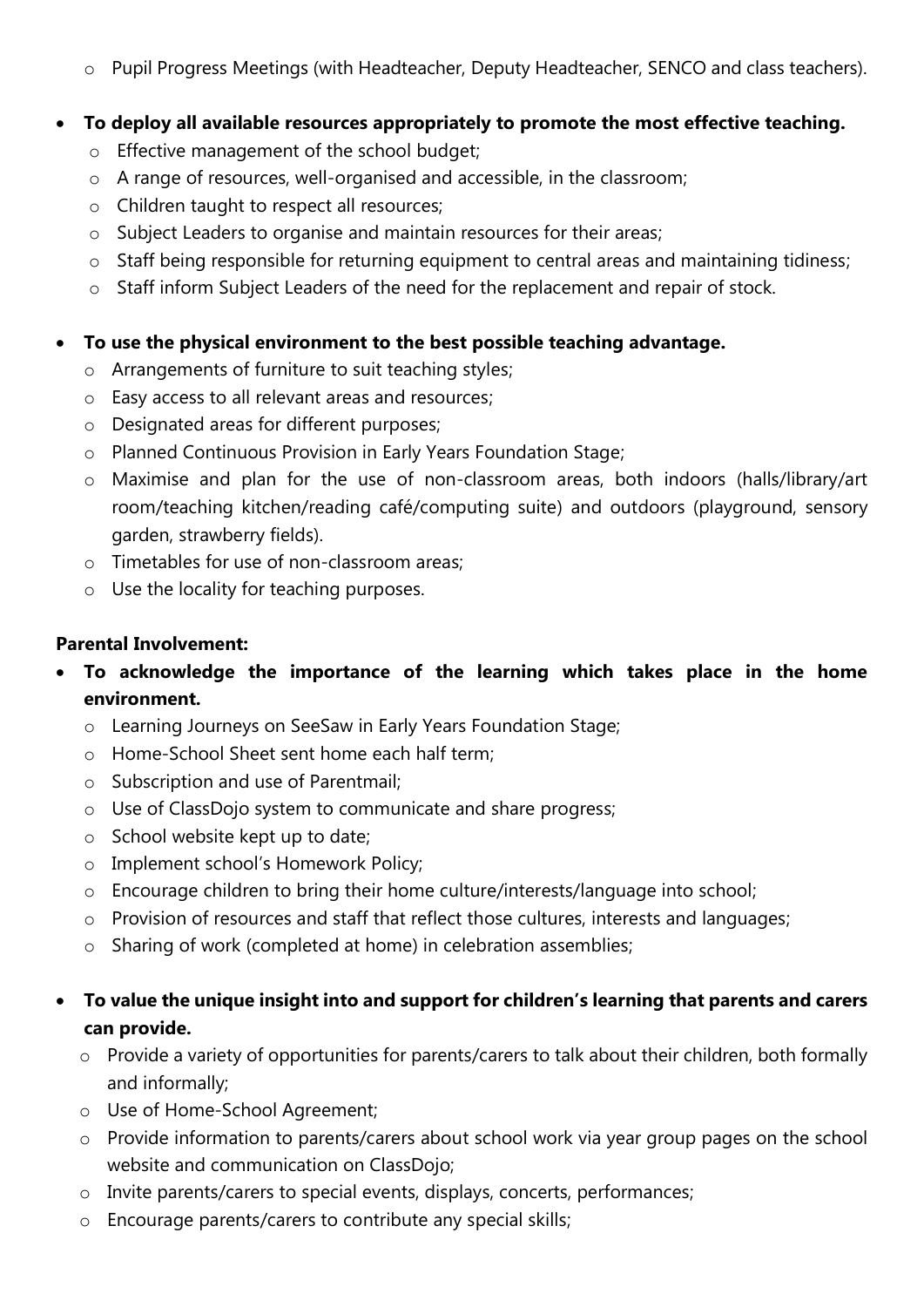- o Encourage parents/carers to bring to school their cultures/interests/languages;
- o Multi-generational skills café;
- o Provide training for parents/carers on educational issues/topics;
- o Approachable staff members and an open door policy;
- o Family Support Worker to provide extra support for identified families
- **To inform parents/carers of their children's progress and involve them in their children's learning.**
	- o Provide learning opportunities for parents/carers in school e.g. workshops;
	- o Keep parents/carers informed through newsletters, Parents' Evenings;
	- o Intake meetings and Read with Me sessions in Reception.
	- o Stay and Play sessions in Nursery;
	- o Provide a variety of opportunities to talk to parents about their children, both formally and informally.
	- o Issue annual formal written reports.
	- o Hold SEN consultations and reviews of statements.

#### **The Wider Community:**

#### **To fulfil our legal requirements.**

- o Promote all aspects of inclusion and implement school's Inclusion Policy;
- o Implement school's Equal Opportunities Policy and Equality Objectives;
- o Include National Curriculum, Early Years Foundation Stage, R.E. and RSE requirements in school planning;
- o Issue annual reports to parents that follow DfE requirements;
- o Carry out statutory assessments and share information to those with a legal entitlement;
- o Implement school's SEND policy;
- o Implement school's Health and Safety and Child Protection and Safeguarding Policy;
- o Publish all required information on school website and keep up to date.

# **To maintain and actively develop links with the wider community.**

- o Promote community cohesion;
- o Visit local organisations and community services;
- o Links with Children's Centre;
- o Links to Christ Church;
- o Provision of Summer School;
- o Welcome visits from members of the local community (e.g. students, work experience pupils, councillors);
- o Hold fund-raising events for national and local charities;
- o Build up commercial links with businesses;
- o Maintain and develop links with other educational establishments;
- o Take part in Healthy Schools activities;
- o Collaborative projects with other school and institutions;
- o Recognise and celebrate the contribution of surrounding cultures and communities;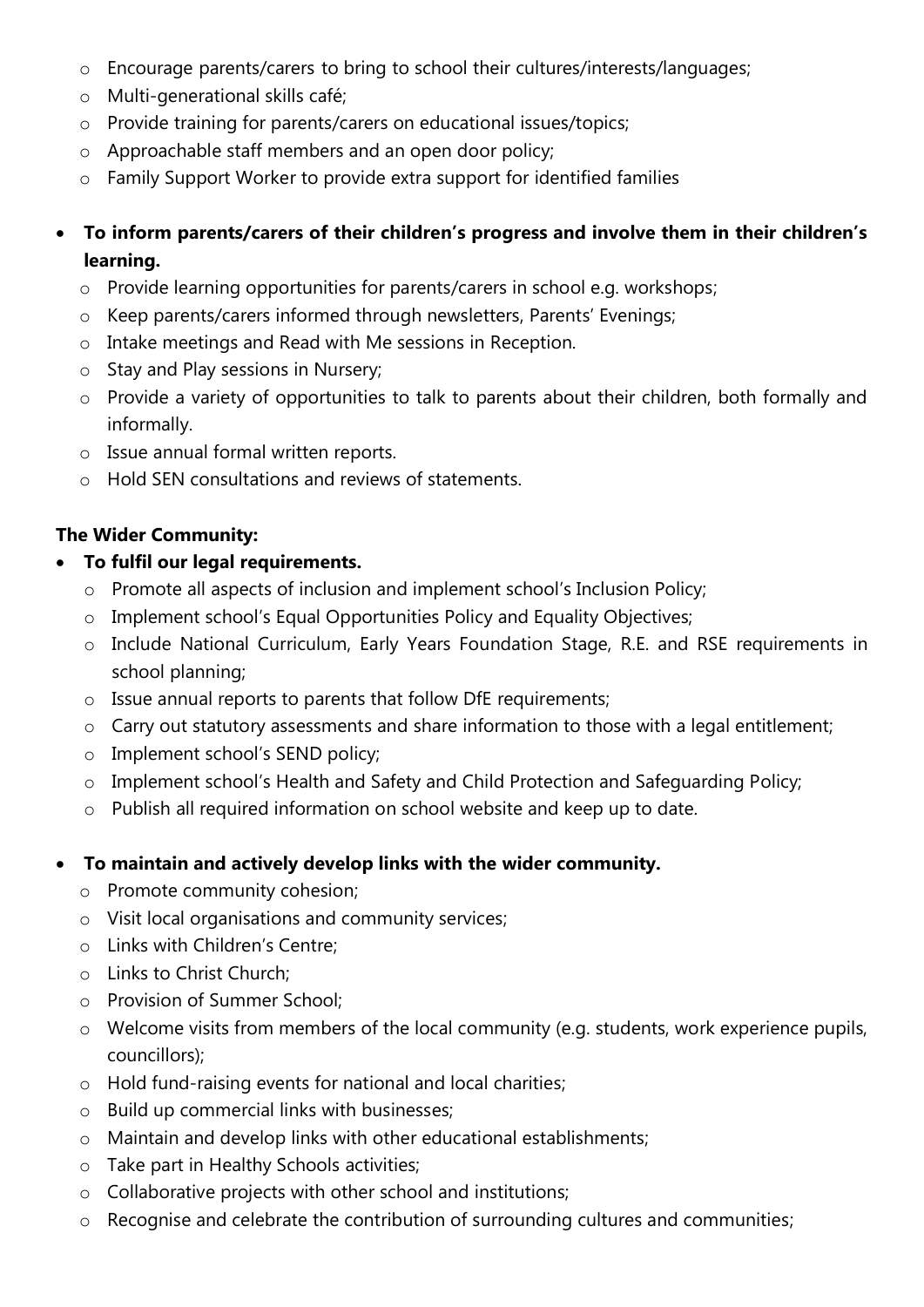- o Continue and develop the partnerships with HE institutions;
- o Work with Network Learning Group;
- o Work with community police officers.

#### **To ensure the school ethos reflects the wider community.**

- o Alternative formats of documents and letters available on request, in line with Disability Equality Scheme;
- o Translations of school documents and letters are available on request and via ClassDojo messaging service;
- o Displays and events celebrating and valuing a variety of cultures and languages;
- o Inclusion in the curriculum content;
- o Value senior citizens in our community;
- o Be less insular and more global.

#### **To promote the ethos of the schools within the wider community.**

- o Advertise school functions locally and on social media;
- o Participate in community activities;
- o Members of staff attend local functions and serve on committees.
- **To acknowledge that all members of the local communities are involved in the learning process.**
	- o Co-opted governors from local establishments;
	- o Value children's achievements outside school e.g. Cubs, swimming, football;
	- o Celebrate children's achievements outside school in celebration assemblies;
	- o Invite speakers into school e.g. Religious Leaders, Police, Road Safety.

#### **Curriculum Organisation:**

The delivery of the curriculum will take place through a Narrative Immersion approach. However, links will only be made when appropriate and effective. Computing will inform many curriculum areas as well as being taught as a discrete subject.

We will ensure there is breadth and balance to the curriculum. Consideration is given to timetabling and planning to ensure consistency of approach between parallel year groups and progression through the year groups. Individual subject policies inform this aspect of work.

#### **Early Years Foundation Stage:**

All teaching and learning in our Early Years Foundation Stage comes from fun, play based activities. All staff are aware "play and other imaginative and creative activities help children to make sense of their experience and "transform" their knowledge, fostering cognitive development". Our practitioners always ensure that children's learning and development occurs as an outcome of their individual interests and abilities.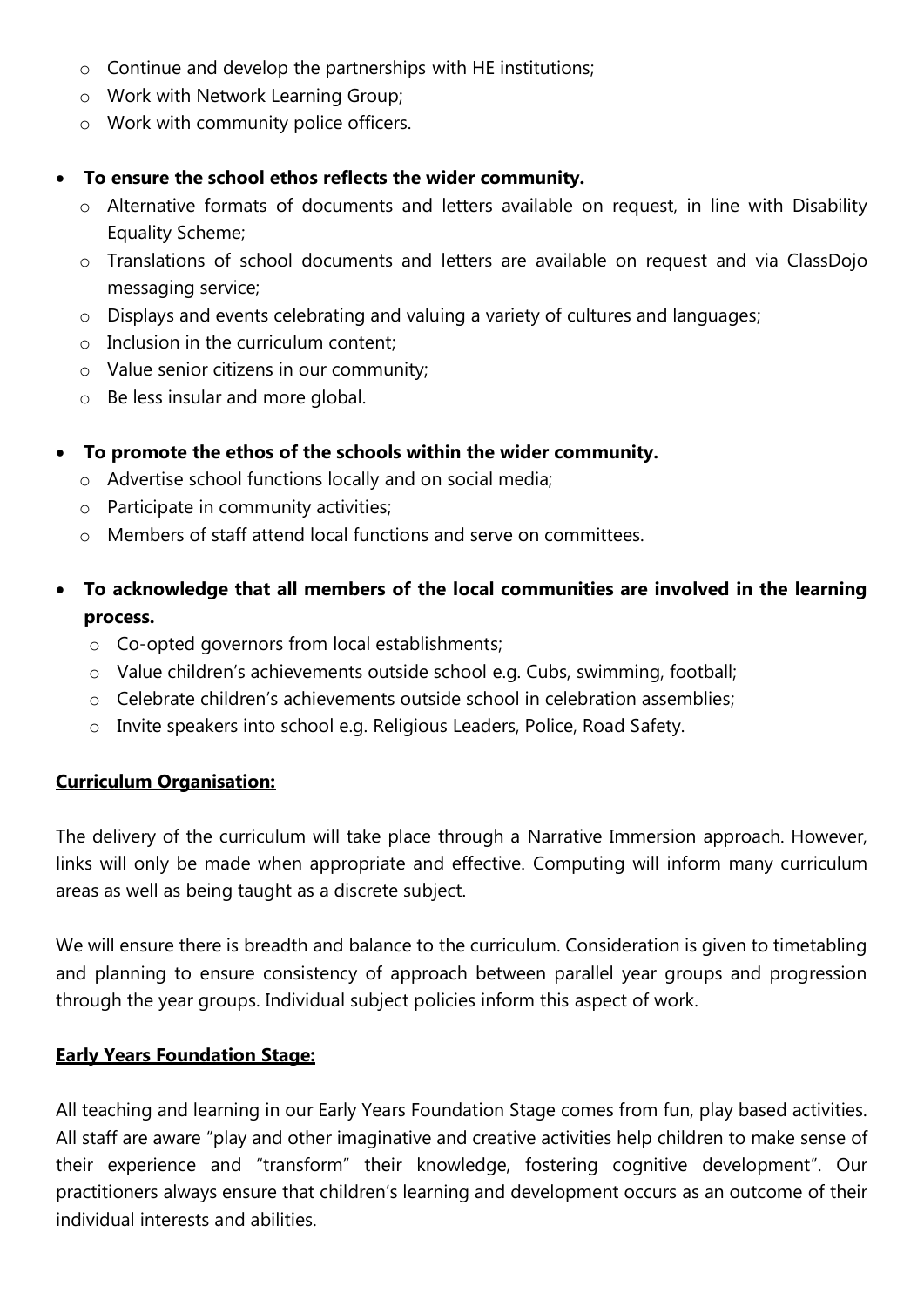#### **Observation, assessment, planning:**

All planning for learning and development comes directly from the children, we observe the children daily, from these observations we base our assessments which allow us to plan the next steps for the children. The children have ownership of the planning as it is based around their interests and is specific to their stage of development.

#### **Learning Environment:**

The children are able to access well planned continuous provision inside and out on a daily basis. Children are able to make decisions and develop their independence by choosing the areas in which they work. We ensure that the areas are continually enhanced in order to challenge and move the children on whilst developing their interests. Allowing the children to make these decisions is essential for them to become active learners.

We provide a fun, thoroughly planned and organised play environment that offers children rich and stimulating experiences, alongside opportunities to explore, experiment, plan and make decisions for themselves. The programme of activities recognises and takes into account the differing interests, backgrounds and abilities of the children.

We follow the **Early Years Foundation Stage** guidance and our curriculum is broken into 6 areas of learning:

- Personal, Social and Emotional Development;
- Communication, Language and Literacy;
- Problem Solving, Reasoning and Numeracy;
- Knowledge and Understanding of the World;
- Creative Development;
- Physical Development.

We are aware that these areas of Learning and Development cannot be delivered in isolation from the others. We fully believe that they are equally important and depend on each other to support a rounded approach to child development. All the areas are delivered through planned, purposeful play, with a balance of adult-led and child-initiated activities.

# **Key Person:**

A key person has **special responsibilities** for working with a small number of children, giving them the reassurance to feel **safe** and cared for and building relationships with their parents. (EYFS May 2008). Each child is allocated a key person:

- A key person helps a child to become familiar with the setting and to feel confident and safe within it;
- A key person develops a genuine bond with children and offers a settled, close relationship when children feel happy and secure in this way they are confident to explore and to try out new things;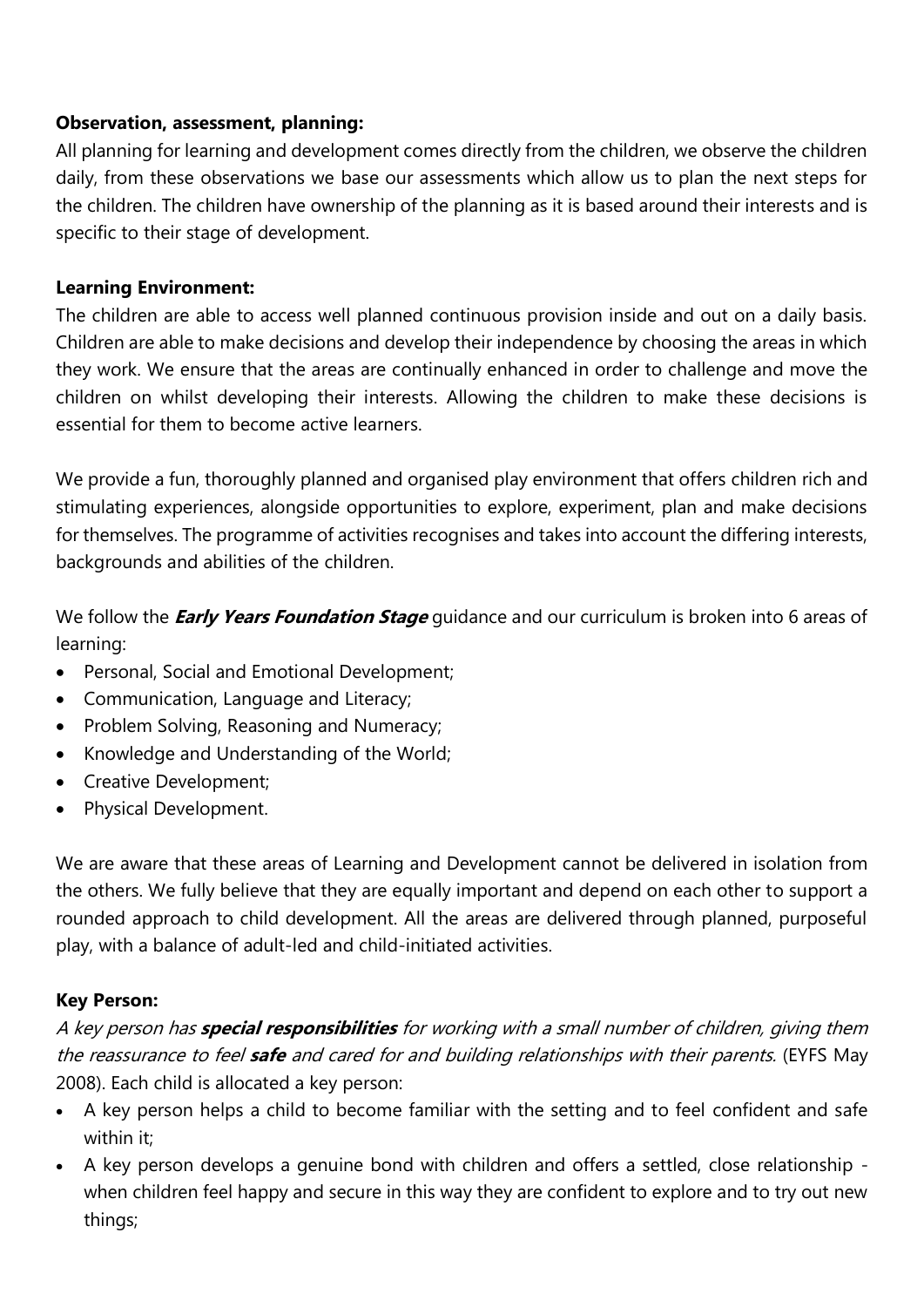- To be mentally or physically engaged in learning, children need to feel at ease, secure and confident – a Key Person helps to facilitate this;
- Even when children are older and can hold special people in mind for longer there is still a need for them to have a key person to depend on in the setting, such as their teacher or a teaching assistant.

#### **Parents/Carers as Partners:**

Parents/carers are children's first and most enduring educators. When parents/carers and practitioners work together the results have a positive impact on children's development and learning. We know that parents know their child better than anyone else and therefore believe it is essential that we involve parents/carers in planning as much as possible.

The atmosphere of our Early Years Foundation Stage aims to encourage confidence, independence and enjoyment. Our work has, as its core, the aim of enabling children to develop their emotional, social, cognitive, interpersonal and physical skills, and their desire to explore, discover and be creative ensuring that they develop a love of learning.

Also see **'Assessment, Recording and Reporting'** section (below) for information on the EY Profile that is completed in Early Years Foundation Stage.

#### **Ensuring Continuity and Progression:**

- The foundation for curricular planning is the School Development Plan, developing a process of consultation with the whole staff, and approved by the governors;
- Narrative Immersion units and curriculum topics are monitored to ensure full coverage of all statutory and non-statutory guidance e.g. Early Years Foundation Stage and National Curriculum;
- Planning is updated regularly and reviewed by the Lead Practitioner, Subject Leaders and SLT;
- Regular staff meetings are used to discuss various aspects of the curriculum and ensure consistency of approach and standards. Subject leaders or external consultants are invited to lead staff meetings or INSET days to share their expertise and offer support;
- Subject Leaders are encouraged to attend external professional development opportunities for their curriculum area;
- Year group teachers work closely to ensure continuity within year groups;
- Early Years Foundation Stage planning follows children's observations and follows the EYFS guidelines.

# **Subject Leaders:**

Subject leaders have a variety of roles. They include:

- Take a lead in formulating the policy documents and planning, ensuring progression and continuity in their subject, throughout the school;
- Support colleagues in their development of work plans and implementations of the schemes of work, and in record keeping;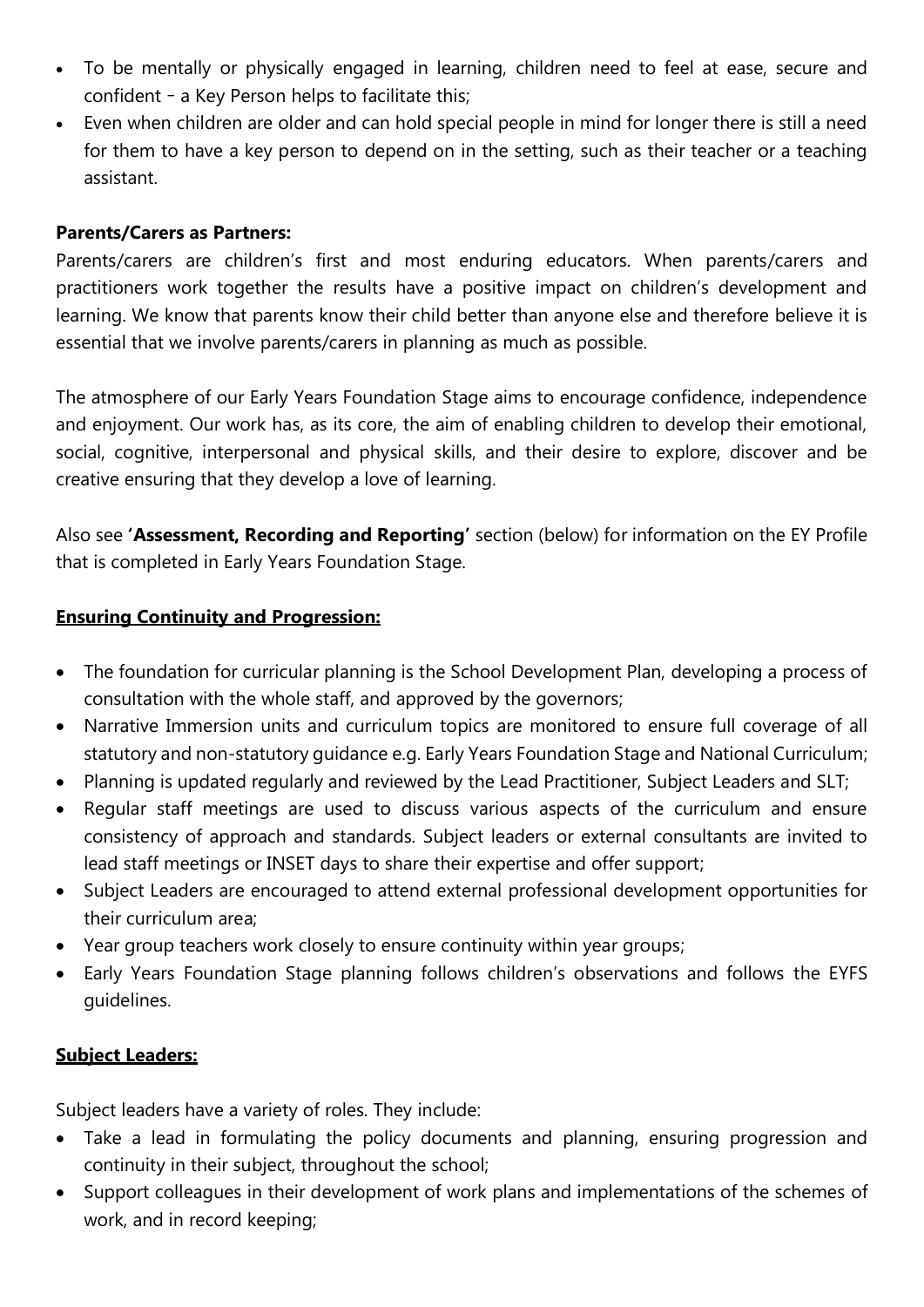- Monitor progress in their subjects and advise the Headteacher and Deputy Headteacher if action is needed;
- Given release time to allow them to support their colleagues within the classroom environment;
- Are expected to attend relevant training to keep up to date with new initiatives.

#### **Evaluation, Monitoring and Review:**

Teachers will evaluate the effectiveness and appropriateness of the teaching strategies employed in partnership with the pupils. The Senior Leadership Team, Subject Leaders and Key Phase Leads will monitor the variety and effectiveness of this (and linked) policies giving due regard to individual progress and the raising of standards.

#### **Assessment, Recording and Reporting:**

Assessment is an integral part of the ongoing planning process providing a vehicle for future progression in learning. The assessment and recording procedure needs to provide a manageable and consistent record to be available to any relevant stakeholder, for e.g. children, parents/carers, staff, governors, School Improvement Liverpool, etc. It should be diagnostic, formative and summative. Children's progress is tracked throughout the year and discussed at termly Pupil Progress Meetings with the Headteacher, Deputy Headteacher, SENCO and class teachers to ensure assessment is being used effectively. Target Tracker will be a main tool for assessing children throughout the academic year. There will be an annual report to parents recording the child's progress as well as extra information for Year 6 parents regarding children's results in the end of Key Stage Two SATs. There is also a transfer document to inform other schools about the individual child. At the end of Early Years Foundation Stage, an EY Profile is completed. It is an ongoing record based on child-initiated observations and formal assessment of children. Formative assessment will inform the child of where they are in the process. Each child will know the purpose of any particular learning and will know the criteria for success. Children's work is marked in such a way as to aid the child's learning. Mistakes are recognised as a vital part of the learning process.

For more information, please see school's Assessment Policy, Marking Policy and Early Years Foundation Stage Policy.

#### **Equal Opportunities:**

Equal opportunities involve all staff and pupils whatever ethnicity, gender or ability. We recognise that each individual can make a unique and valuable contribution to the life of the school. All children, regardless of ability, are entitled to experience all parts of the curriculum in learning situations that allow them to experience success and to fulfil their potential. Our SEND policy seeks to identify individual needs to provide appropriate learning responses to these. We work with external agencies to help us establish children's needs and then seek to differentiate work to meet individual requirements.